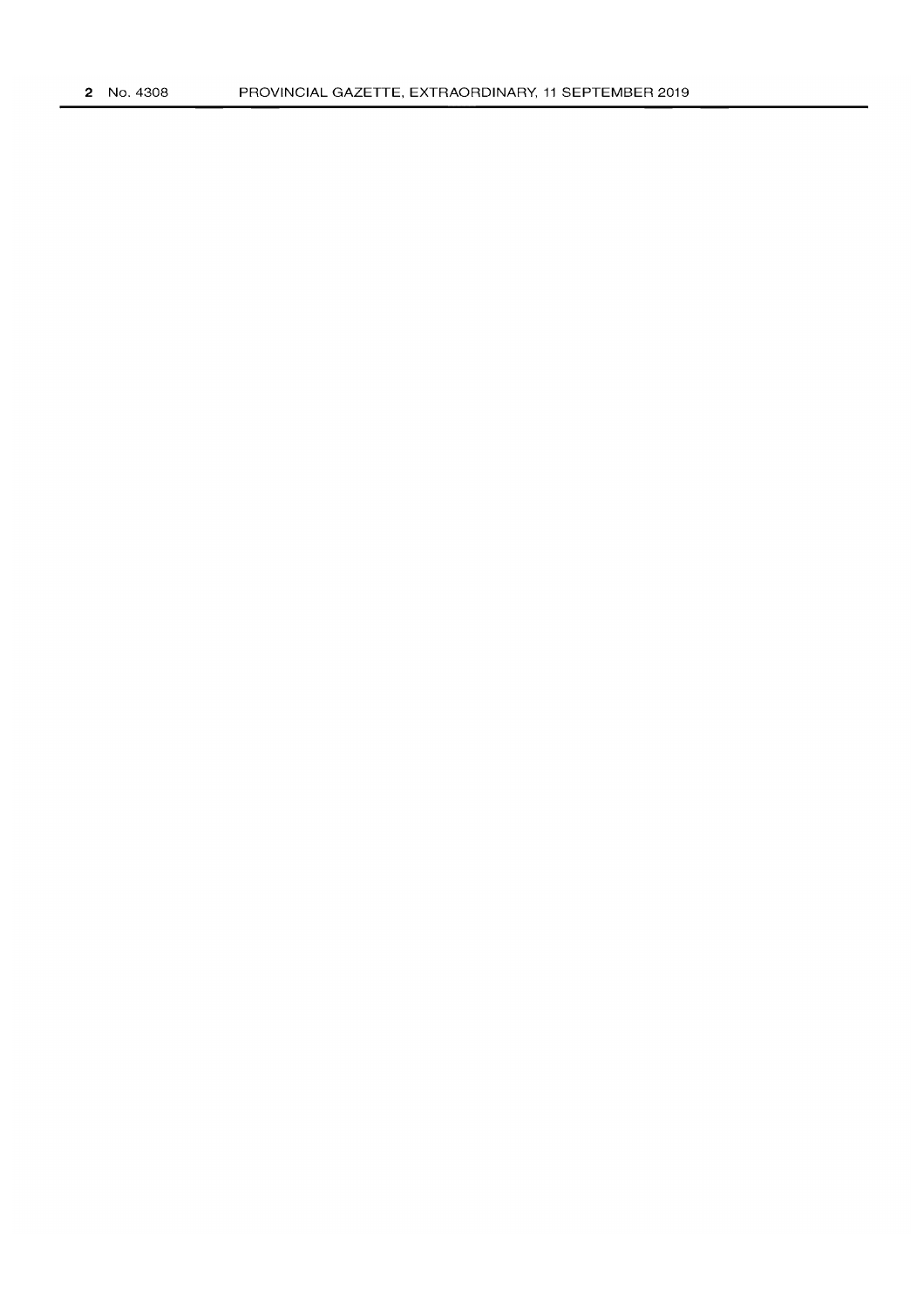## **CONTENTS**

|     |                                                                                                          | Gazette<br>No. | Page<br>No. |
|-----|----------------------------------------------------------------------------------------------------------|----------------|-------------|
|     | LOCAL AUTHORITY NOTICES • PLAASLIKE OWERHEIDS KENNISGEWINGS                                              |                |             |
| 221 | Local Government: Municipal Property Rates Act (6/2004): Nyandeni Local Municipality: Resolution levying | 4308           |             |